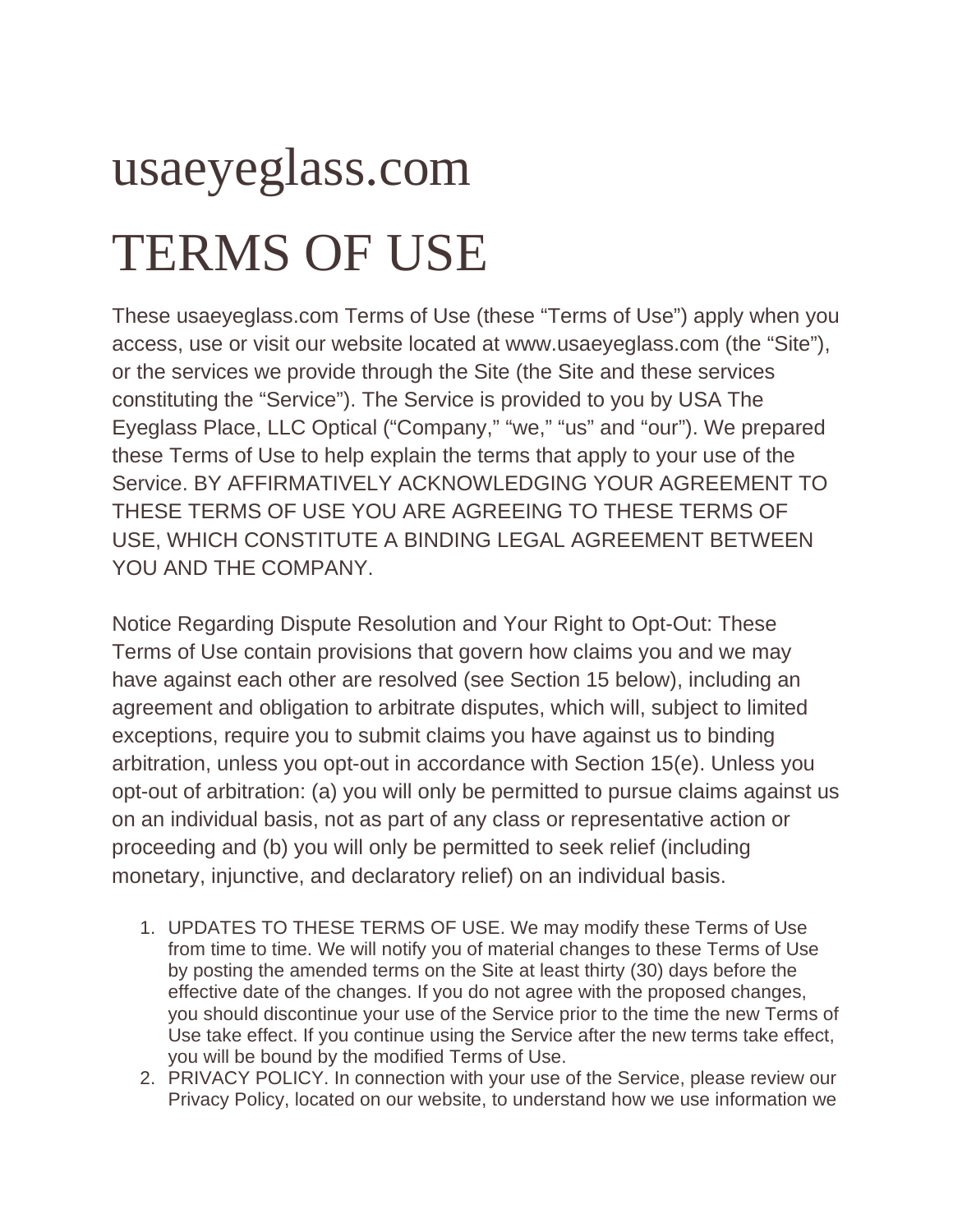collect from you when you access, visit or use the Service. The Privacy Policy is part of and is governed by these Terms of Use and by agreeing to these Terms of Use, you agree to be bound by the terms of the Privacy Policy and agree that we may use information collected from you in accordance with its terms.

- 3. AFFIRMATIVE REPRESENTATIONS REGARDING YOUR USE OF THE SERVICE. When you use the Service, you represent that: (a) the information you submit is truthful and accurate; (b) your use of the Service and your use of services available on the Service do not violate any applicable laws or regulations; (c) you are of sufficient legal age or otherwise have legal capacity to legally enter into these Terms of Use.
- 4. TERMS OF SALE

A. Placing an Order Through the Service.

(i)Order Information. In order to place an order through the Service, you must provide us with applicable order information. This order information includes (a) your full name and correct and complete address and shipping information, (b) your phone number, (c) payment information (credit card number, expiration and code numbers), (d) your lens type, tints, and coatings, (e) your pupillary distance (PD) and (f) your applicable prescription (Rx) information. IF YOUR PRESCRIPTION HAS EXPIRED OR IS MORE THAN ONE YEAR OLD, WE RECOMMEND THAT YOU CONFIRM IT WITH YOUR DOCTOR OR EYE CARE PROVIDER PRIOR TO SUBMITTING AN ORDER.

5. A. 24 Hour Hold Period; Changes to Your Order. After placing an order, you will have twenty-four (24) hours to revise and update the order information you have provided via email [\(info@usaeyeglass.com\).](mailto:info@usaeyeglass.com)) Following this twenty-four (24) hour period, you will not be able to revise or update your order information, and we are not responsible for any data entry errors that you made when submitting your order information or errors entered via email.

B. Delivery. Most orders placed for delivery in the United States are shipped from South Carolina. Orders are usually shipped from these locations within 7 to 10 business days from date of the order, depending on prescription type and other factors, and, as with all medical devices, your order is subject to government inspection, shipping delays, strikes and other unforeseeable events. Therefore, timing of delivery, receipt of the order by you and other timing expectations might be delayed or impaired and orders can take longer than expected. We do not guarantee a specific delivery date.

C. Return Policy.

(i)30 Day Return. You will have thirty (30) days from the date of delivery of your order to return items included in the applicable order. If you are not satisfied with eyeglasses you have ordered from us, you may return those eyeglasses and you may elect to receive either (a) a thirty-five percent (35%) refund (excluding shipping), which will be issued back to the credit card used to place the order. Or (b) a seventy-five percent (75%) refund (excluding shipping) in the form of store credit to be used on the Service. You must call us to obtain a return authorization (RA) number before returning your glasses. Orders paid for with Store Credit can only be returned for a 35% refund of the Store Credit amount used to pay for the order. The refund will be issued to the credit card used on the preceding order for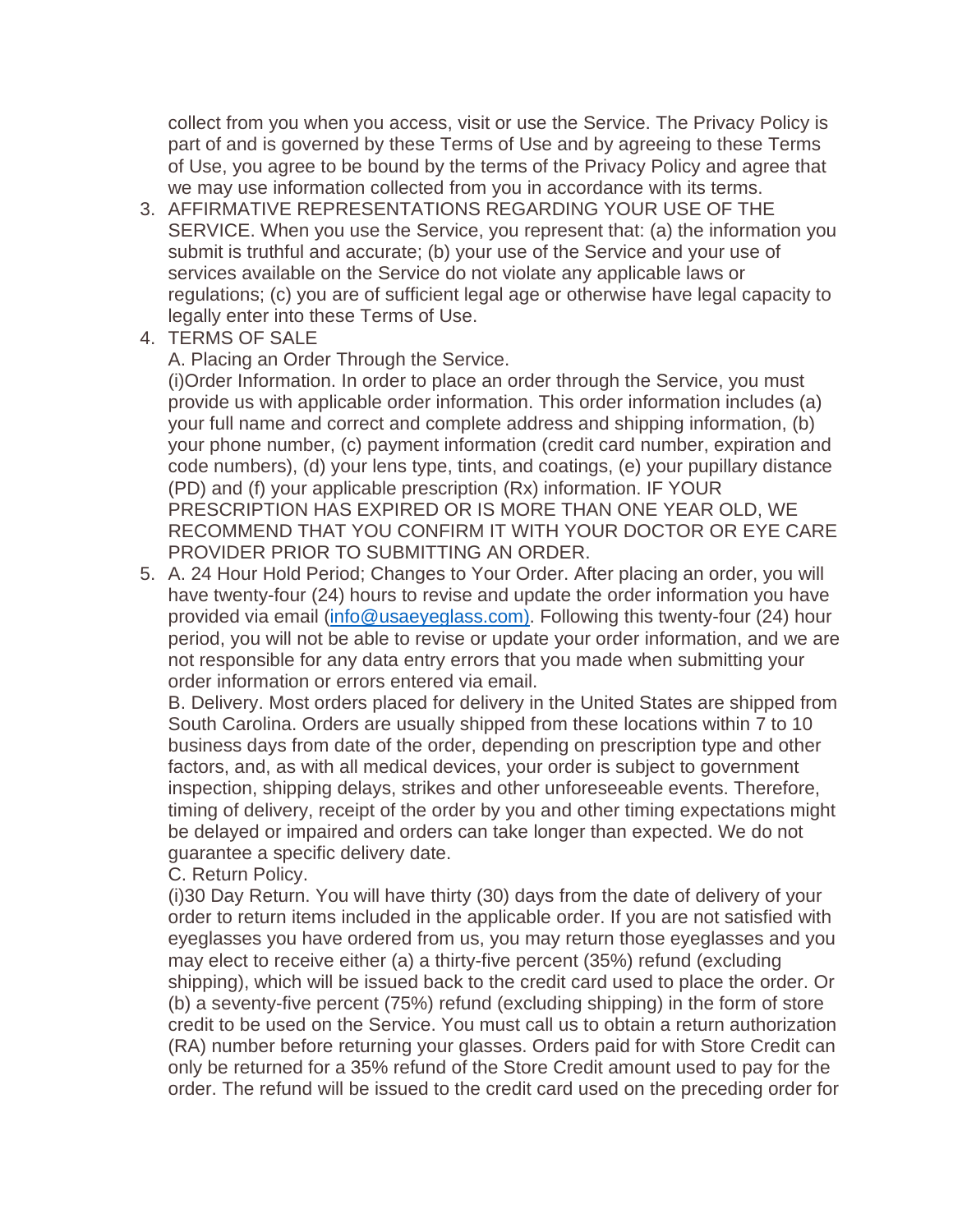which store credit was issued. For orders where both Store Credit and a credit card are used to pay for the order, the Store Credit portion will only be eligible for a 35% refund while the portion paid for by credit card will be eligible for either 35% refund or issuance of a 75% store Credit. Accessories other than eyeglasses that are unused and in their original condition can be returned for a one hundred percent (100%) refund (excluding shipping). Store credit will NOT be offered for applicable accessories. SHIPPING CHARGES WILL NOT BE REFUNDED UNDER ANY CIRCUMSTANCES.

(ii)Manufacturing and Other Defects. If your eyeglasses have a manufacturing defect you must return them within thirty (30) days of the date of delivery of your order and we will replace them at no charge. In addition, you will have one year from the date of delivery to return eyeglasses with defects in the anti-reflection (AR) coating and photochromic films and we will replace these eyeglasses at no charge. We are not responsible for damage caused by customer wear and tear. If you are returning your eyeglasses because of a manufacturing defect, you must: Contact customer service by phone at (843) 669-0888, by email at [info@usaeyeglass.com](mailto:info@usaeyeglass.com) within the applicable period set forth above to get a return authorization (RA) number. No returns are accepted without an RA. Returns should be sent to the address provided with your RA number. To receive a replacement order, glasses must be returned in their entirety (frames, lenses, eyeglass case, etc.). Include a copy (not the original version) of the prescription as written by the doctor, as well as the applicable RA number and a brief description of the reason for the return. Copies of the order or invoice will not be accepted in lieu of a copy of the prescription. You, the customer, shall Pay for the shipping fees back to the Company. If the glasses are reasonably found by us to have a manufacturing defect, we will refund \$6.50 back to the credit card used to place the order as partial reimbursement of your shipping fees. We regret that we cannot issue refunds to any credit card or payment account other than the credit card you used to place the applicable order. If the credit card you used to place the applicable order is no longer valid or a refund cannot be made to that credit card, then the amount of the refund will be issued as a store credit only to the customer account used to place the applicable order.

E.Coupons/Special Sales. "Coupons" and "Coupon codes," "Sales," "Free Shipping" and other special pricing and deals are as advertised only. Please read the specific terms for the applicable offer to understand what restrictions or limitations may apply in your jurisdiction. All special pricing and deals will begin and end on the date and at the time specified with the applicable offer. All valid coupons and coupon codes will be provided through the Service or through advertising sponsored by us. We do not have an obligation to honor any coupons or coupon codes that are posted on third party websites or otherwise provided by third parties.

6. THIRD PARTY SITES. The Service may contain links to websites operated by third parties ("Third Party Sites"). For example, you can access our Facebook, Twitter and Instagram pages through links on the Service, and you may be able to share information with Third Party Sites through links on the Service; however, we do not own or operate the Third Party Sites, and we have not reviewed, and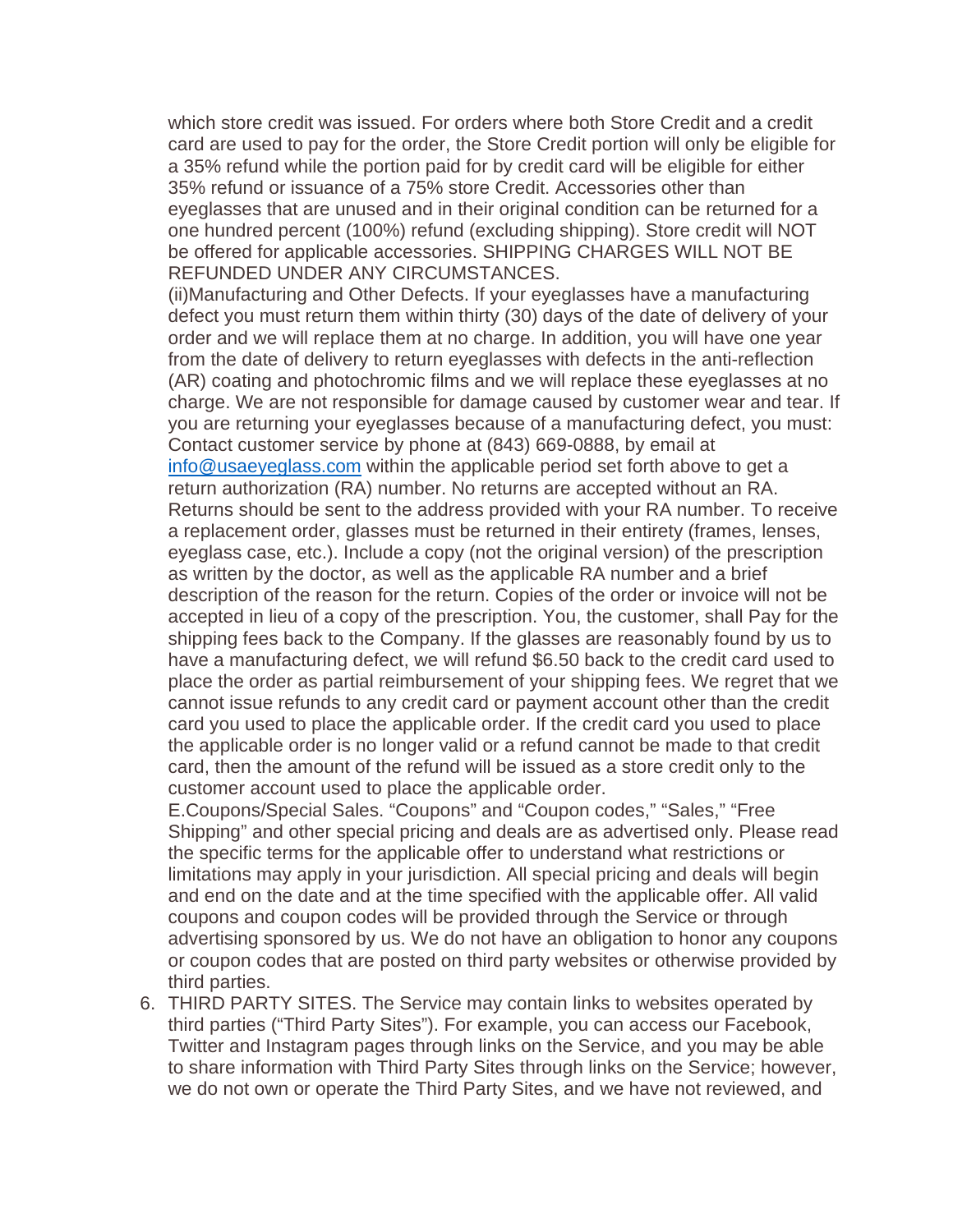cannot review, all of the material, including goods or services, made available through Third Party Sites. The availability of these links on the Service does not represent, warrant or imply that we endorse any Third Party Sites or any materials, opinions, goods or services available on them. Third party materials accessed through or used by means of the Third Party Sites may also be protected by copyright and other intellectual property laws. THESE TERMS OF USE DO NOT APPLY TO THIRD PARTY SITES. BEFORE VISITING A THIRD PARTY SITE THROUGH LINKS OR OTHER MEANS PROVIDED ON OR THROUGH THE SERVICE, YOU SHOULD REVIEW THE THIRD PARTY SITE'S TERMS AND CONDITIONS AND PRIVACY POLICY, AND INFORM YOURSELF OF THE REGULATIONS, POLICIES AND PRACTICES OF THESE THIRD PARTY SITES.

7. RULES GOVERNING USER CONTRIBUTIONS; PROHIBITED ACTIVITIES; SOCIAL MEDIA GUIDELINES.

A.User Contributions. You may be able to submit comments and content to the Service, including uploading photographs (collectively, "Contributions"). You are entirely responsible for the content of, and any harm resulting from, any Contributions that you provide on or through the Service. When you create or make available a Contribution on or through the Service, you represent and warrant that you:

(i)own or have sufficient rights to provide your Contributions on or through the Service;

(ii)will not provide Contributions that violate our or any other person's privacy rights, publicity rights, intellectual property rights (including without limitation copyrights) or contract rights;

(iii)have fully complied with any third-party licenses relating to Contributions and shall pay all royalties, fees and any other monies required to be paid in connection with Contributions that you provide on or through the Service; (iv)will not provide Contributions that: (a) are defamatory, damaging, disruptive, unlawful, inappropriate, offensive, inaccurate, pornographic, vulgar, indecent, profane, hateful, racially or ethnically offensive, obscene, lewd, lascivious, filthy, threatening, excessively violent, harassing, or otherwise objectionable; (b) incite, encourage or threaten immediate physical harm against another, including but not limited to, Contributions that promote racism, bigotry, sexism, religious intolerance or harm against any group or individual; or (c) contain material that solicits personal information from anyone under the age of 13 or exploits anyone in a sexual or violent manner;

(v)will not provide Contributions that contain advertisements or solicit any person to buy or sell products or services; and

(vi)will not provide Contributions that constitute, contain, install or attempt to install or promote spyware, malware or other computer code, whether on our or others' computers or equipment, designated to enable you or others to gather information about or monitor the on-line or other activities of another party. B.Prohibited Uses. You agree that in connection with your use of the Service, you will not:

(i)use the Service for any unauthorized purpose including collecting usernames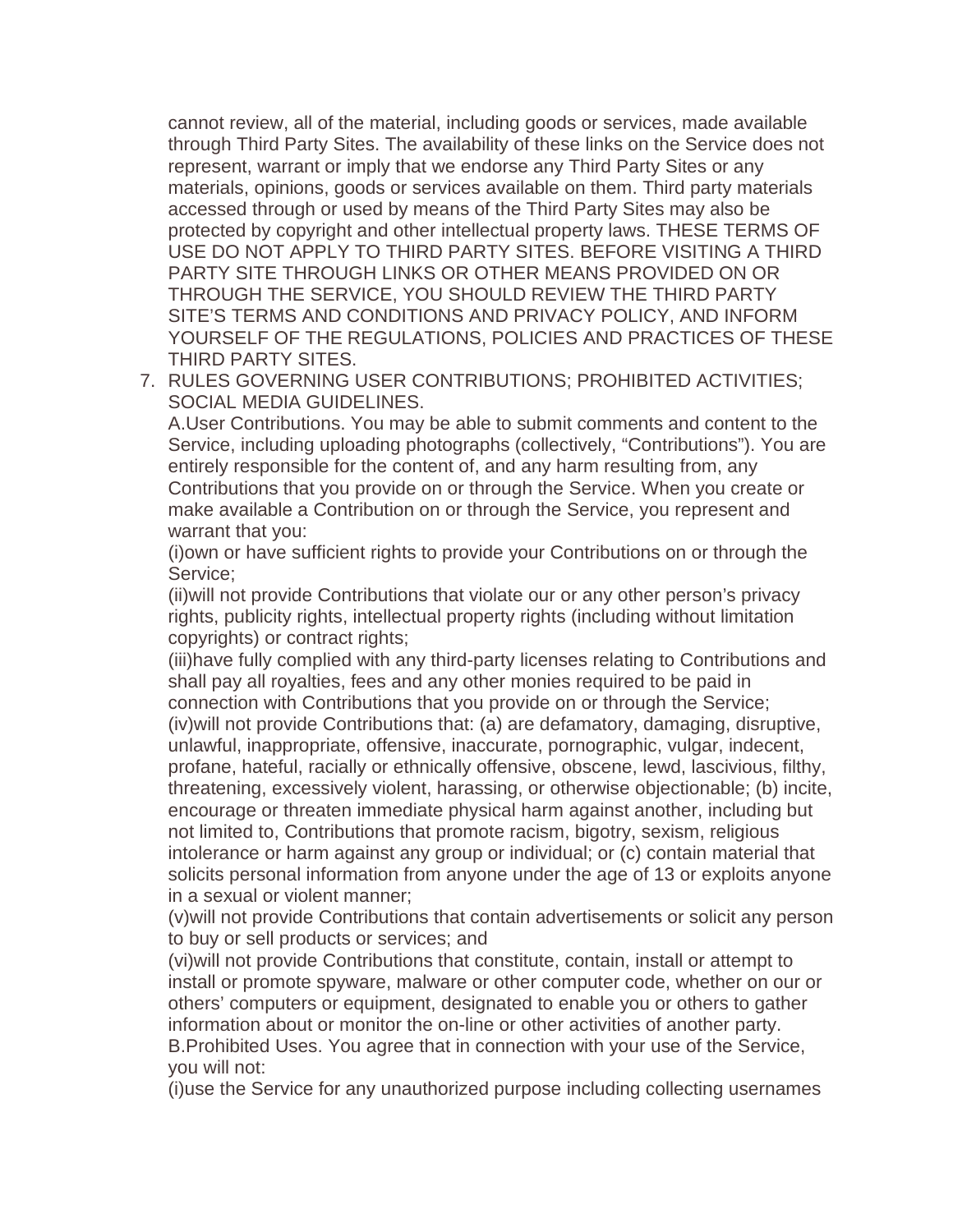and/or email addresses of other users by electronic or other means for the purpose of sending unsolicited email or other electronic communications, or engaging in unauthorized framing of, or linking to, the Service without our express written consent;

(ii)transmit chain letters, bulk or junk email or interfere with, disrupt, or create an undue burden on the Service or the networks or services connected to the Service, including without limitation, hacking into the Service, or using the system to send unsolicited or commercial emails, bulletins, comments or other communications;

(iii)impersonate any other person or entity, sell or let others use your profile or password, provide false or misleading identification or address information, or invade the privacy, or violate the personal or proprietary right, of any person or entity;

(iv)post advertisements or solicitations for jobs or employment on the Service, or otherwise use the Service to hire any person to perform work, including, without limitation, posting advertisements or solicitations for modeling jobs or talent or talent scouting positions on the Service;

(v)post on the Service any franchise, pyramid scheme, "club membership," distributorship or sales representative agency arrangement or other business opportunity which requires an up-front or periodic payment, pays commissions, or requires recruitment of other members, sub-distributors or sub-agents; (vi)decompile, disassemble, modify, translate, adapt, reverse engineer, create derivative works from or sublicense the Service, or any portion thereof; or (vii)circumvent, disable or otherwise interfere with security related features of the Service or features that prevent or restrict use or copying of any Materials (as defined in Section 10) or enforce limitations on use of the Service or the Materials on the Service.

C.Social Media Guidelines. If you access or use any of our social media pages on Facebook, Pinterest, Twitter, Instagram or YouTube, we ask you to follow the following guidelines when contributing content or comments to these social media pages:

(i)Be Polite and Courteous. Excessive name calling, profanity, fighting words, discriminatory epithets, sexual harassment, bullying, gruesome language or the like, will not be tolerated.

(ii)Stay on Topic. Keep the conversation relevant to the community and contribute to the dialogue. We reserve the right to remove content that is offtopic, out of context, spam, promotional or links to third party sites.

(iii)Keep It Real. All l postings should come from a real person. We will delete any postings from our social media pages that we believe have come from fake or anonymous profiles.

(iv) Contact Us with Your Concerns. We would like to hear about your complaints or concerns regarding the Service before you share them on our social media pages so that we can help resolve them for you. If you are a customer and have a customer service comment, complaint, concern or idea, we encourage you to give us a call at our customer service number (843) 669-0888, or email our customer service team at info@usaeyeglass.com.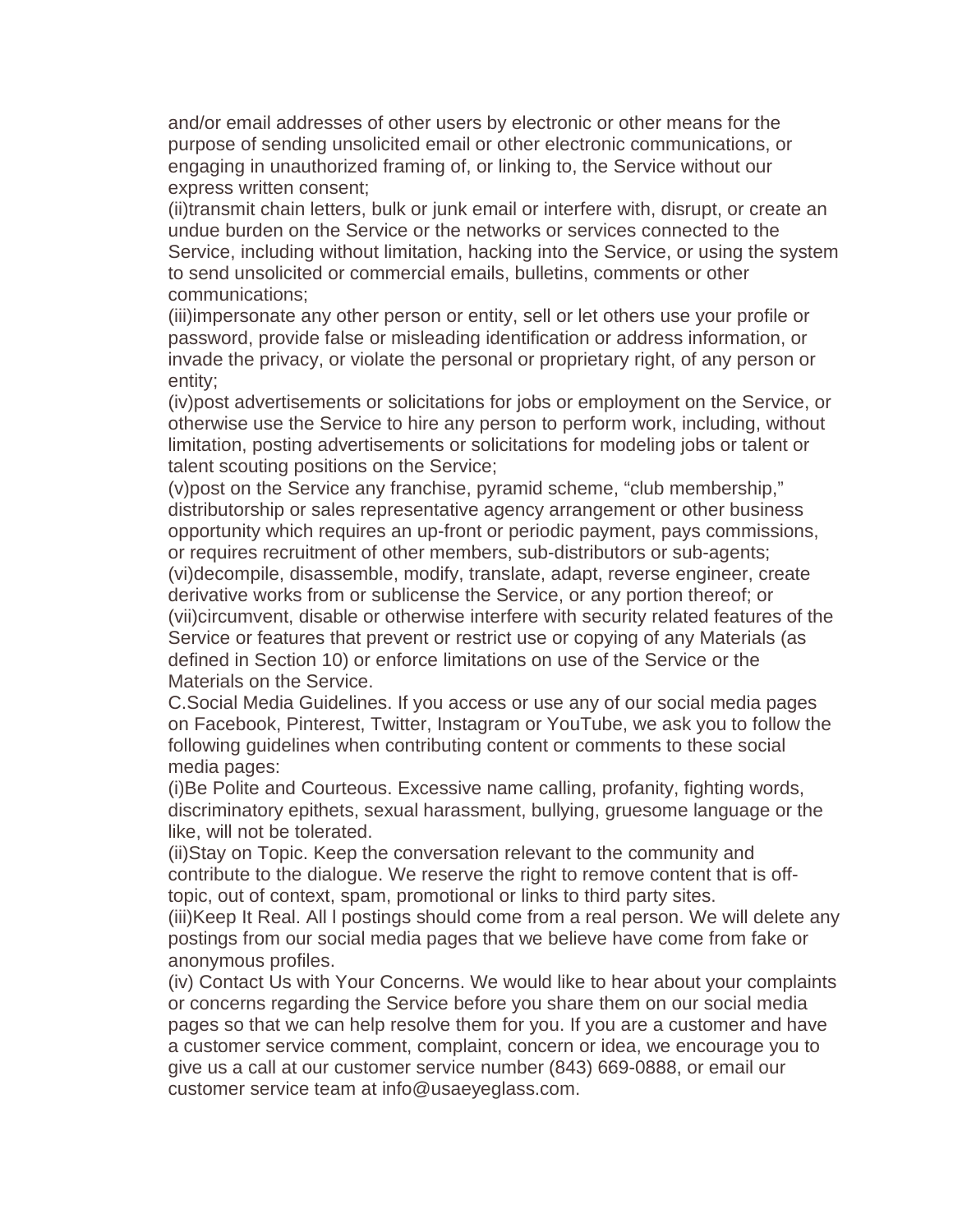We reserve the right to remove content you post on our social media pages that violates these social media guidelines.

8. RIGHTS IN CONTRIBUTIONS

A.Ownership of Contributions. We do not claim any ownership rights in the Contributions that you post on or through the Service. After posting your Contributions on the Service, you continue to retain any rights you may have in your Contributions, including any intellectual property rights or other proprietary rights associated with your Contributions, subject to the license you grant to us below.

B.Grant of License to Us for Contributions. By making a Contribution to the Service, you grant us a perpetual, non-exclusive, fully-paid, royalty-free, sublicensable and worldwide license to use, modify, create derivative works of, publicly perform, publicly display, reproduce, disseminate, market and distribute the Contribution in connection with the Service, our business, or the promotion of the Service or our business in any media formats and through any media channels now known or subsequently created.

- 9. OUR INTELLECTUAL PROPERTY RIGHTS. Except for your Contributions and the Contributions of other users of the Service, all of the content on the Service ("Materials") and the trademarks, service marks, and logos contained on the Service, including the trademarks usaeyeglass.com® and USA The Eyeglass Place® and the usaeyeglass logo® are owned by or licensed to us and are subject to copyright and other intellectual property rights under United States and foreign laws and international conventions. The Service and the Materials are for your information and personal use only and not for commercial exploitation. We reserve all rights in and to the Service and the Materials. If you download or print a copy of the Materials for your own personal use, you must retain all trademark, copyright and other proprietary notices contained in and on the Materials.
- 10.OUR MANAGEMENT OF THE SERVICE

A.Our Right to Manage the Service. We reserve the right, but do not undertake the obligation to: (a) monitor or review the Service for violations of these Terms of Use and for compliance with our policies; (b) report to law enforcement authorities and/or take legal action against anyone who violates these Terms of Use; (c) manage the Service in a manner designed to protect our and third parties' rights and property or to facilitate the proper functioning of the Service; (d) screen our users or customers, or attempt to verify the statements of our users or customers; (e) monitor disputes between you and other users or to terminate or block you and other users for violating these Terms of Use; and/or (f) refuse, restrict access to or the availability of, or remove, delete, edit or disable (to the extent technologically feasible) any Contribution or any portion thereof.

B.Our Right to Terminate Users. WITHOUT LIMITING ANY OTHER PROVISION OF THESE TERMS OF USE, WE RESERVE THE RIGHT TO, IN OUR SOLE DISCRETION, AND WITHOUT NOTICE OR LIABILITY, DENY ACCESS TO AND USE OF THE SERVICE TO ANY PERSON FOR ANY REASON OR FOR NO REASON AT ALL, INCLUDING WITHOUT LIMITATION FOR BREACH OF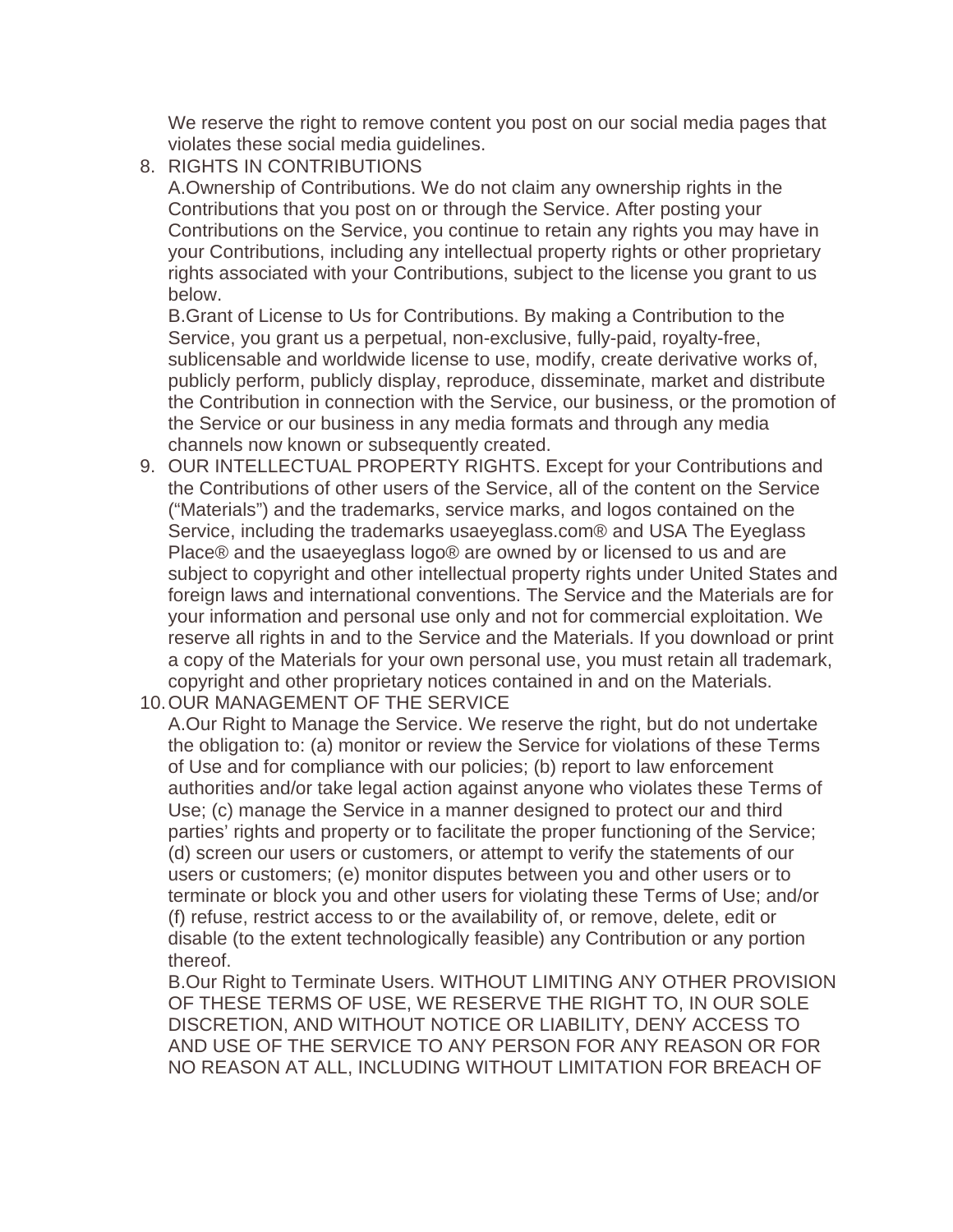ANY REPRESENTATION, WARRANTY OR COVENANT CONTAINED IN THESE TERMS OF USE, OR OF ANY APPLICABLE LAW OR REGULATION. 11.WARRANTY DISCLAIMER; LIMITATION ON LIABILITY

A.Disclaimer of Warranties.

(i)EXCEPT FOR OUR WARRANTY OBLIGATIONS SET FORTH IN SECTION 5(D)(II), TO THE EXTENT PERMITTED BY APPLICABLE LAW, THE COMPANY HEREBY DISCLAIMS ALL WARRANTIES. THE SERVICE AND ALL CONTENT, MATERIALS OR ITEMS PROVIDED THROUGH THE SERVICE ARE PROVIDED "AS IS" AND "AS AVAILABLE" WITHOUT WARRANTY OF ANY KIND. YOU ASSUME THE RISK OF ANY AND ALL DAMAGE OR LOSS FROM USE OF, OR INABILITY TO USE, THE SITE, PRODUCTS WE SELL OR THE SERVICE. TO THE MAXIMUM EXTENT PERMITTED BY LAW, WE EXPRESSLY DISCLAIM ANY AND ALL WARRANTIES, EXPRESS OR IMPLIED, REGARDING THE SITE, OR OUR PRODUCTS OR SERVICES INCLUDING, BUT NOT LIMITED TO, ANY IMPLIED WARRANTIES OF MERCHANTABILITY, FITNESS FOR A PARTICULAR PURPOSE, OR NONINFRINGEMENT.

(ii)TO THE EXTENT PERMITTED BY APPLICABLE LAW, WE MAKE NO WARRANTIES OR REPRESENTATIONS ABOUT THE ACCURACY, RELIABILITY, TIMELINESS OR COMPLETENESS OF THE SERVICE'S CONTENT, THE CONTENT OF ANY SITE LINKED TO THE SERVICE, CONTRIBUTIONS, INFORMATION OR ANY OTHER ITEMS OR MATERIALS ON THE SERVICE OR LINKED TO BY THE SERVICE. WE ASSUME NO LIABILITY OR RESPONSIBILITY FOR ANY (A) ERRORS, MISTAKES OR INACCURACIES OF CONTENT AND MATERIALS, (B) PERSONAL INJURY OR PROPERTY DAMAGE, OF ANY NATURE WHATSOEVER, RESULTING FROM YOUR ACCESS TO AND USE OF THE SERVICE, (C) ANY UNAUTHORIZED ACCESS TO OR USE OF OUR SECURE SERVERS AND/OR ANY AND ALL PERSONAL INFORMATION STORED THEREIN, (D) ANY INTERRUPTION OR CESSATION OF TRANSMISSION TO OR FROM THE SERVICE, (E) ANY BUGS, VIRUSES, TROJAN HORSES, OR THE LIKE, WHICH MAY BE TRANSMITTED TO OR THROUGH THE SERVICE BY ANY THIRD PARTY, AND/OR (F) ANY ERRORS OR OMISSIONS IN ANY CONTENT AND MATERIALS OR FOR ANY LOSS OR DAMAGE OF ANY KIND INCURRED AS A RESULT OF THE USE OF ANY CONTENT POSTED, TRANSMITTED, OR OTHERWISE MADE AVAILABLE VIA THE SERVICE. (iii)YOU AGREE THAT USAEYEGLASS.COM SHALL NOT BE RESPONSIBLE FOR ANY DELAY, FAILURE TO DELIVER, FAILURE IN PERFORMANCE OR INTERRUPTION OF SERVICE, RESULTING DIRECTLY OR INDIRECTLY: (A) FROM ACTS OF GOD, ACTS OF ANY GOVERNMENTAL AGENCY, NATURAL DISASTERS, ACTS OF WAR, INSURRECTION OR TERRORISM, STRIKES OR LOCKOUTS, UNAUTHORIZED NETWORK OR COMPUTER INTRUSION,

OR INTERNET- OR COMPUTER-RELATED VIRUSES, HACKER ATTACKS OR OTHER AGENTS INTRODUCED BY A THIRD PARTY, FAILURE OF THE INTERNET AND OTHER CONDITIONS BEYOND OUR CONTROL, (B) SOLELY FROM ANY TECHNICAL REQUIREMENT FOR WHICH YOU ARE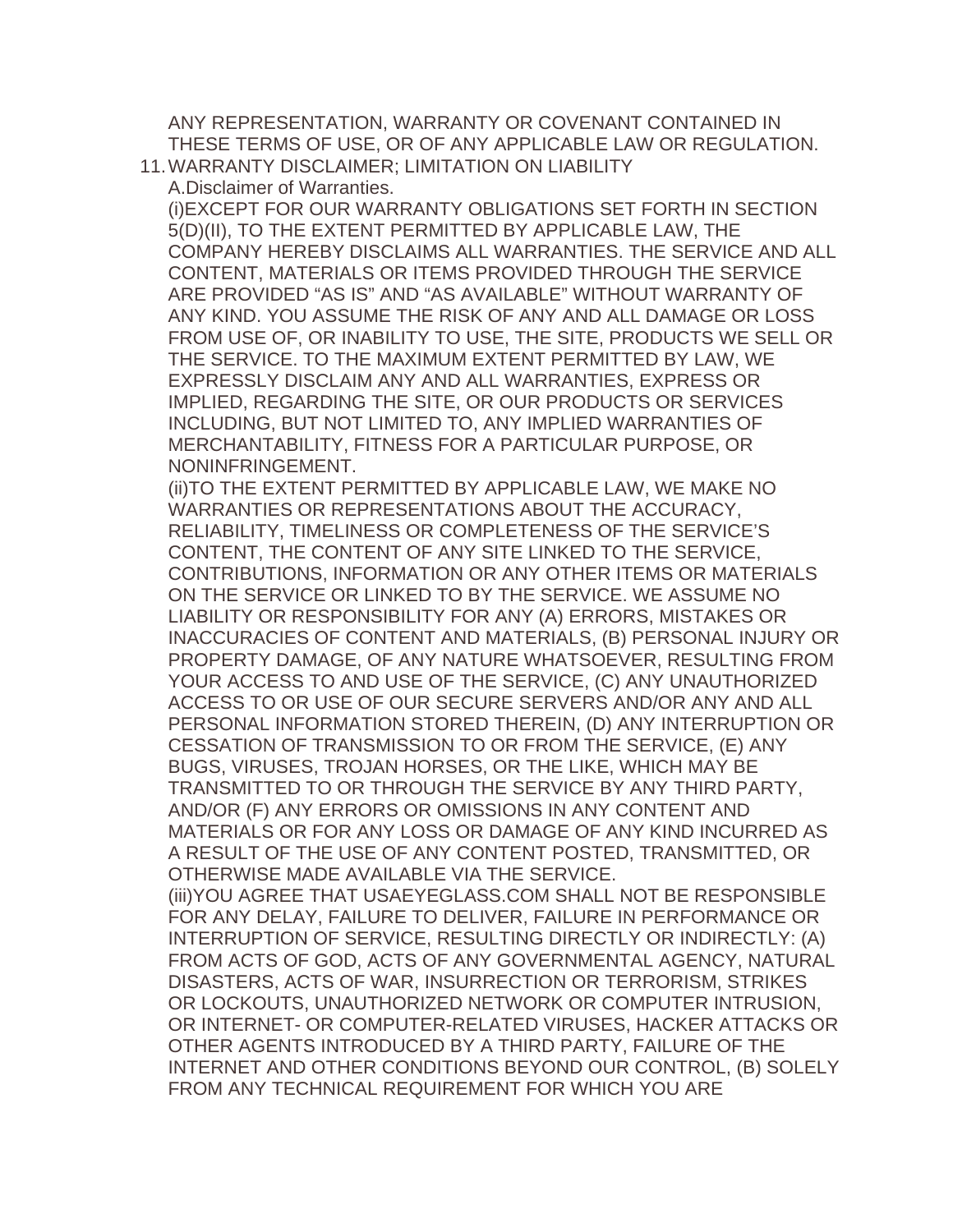RESPONSIBLE, OR (C) SOLELY FROM YOUR INTENTIONAL ACTS OR OMISSIONS.

B.LIMITED LIABILITY. TO THE EXTENT PERMITTED BY APPLICABLE LAW, IN NO EVENT SHALL WE BE LIABLE TO YOU OR ANY THIRD PARTY FOR ANY INDIRECT, CONSEQUENTIAL, INCIDENTAL, SPECIAL OR PUNITIVE DAMAGES, INCLUDING LOST PROFIT DAMAGES ARISING FROM YOUR USE OF THE SERVICE, CONTRIBUTIONS, MATERIALS OR ANY OTHER CONTENT THEREIN. NOTWITHSTANDING ANYTHING TO THE CONTRARY CONTAINED IN THESE TERMS OF USE, OUR LIABILITY TO YOU IN RESPECT OF ANY LOSS OR DAMAGE SUFFERED BY YOU AND ARISING OUT OF OR IN CONNECTION WITH THESE TERMS OF USE, WHETHER IN CONTRACT, TORT OR FOR BREACH OF STATUTORY DUTY OR IN ANY OTHER WAY SHALL NOT EXCEED \$50.

C.EXCEPTIONS TO DISCLAIMERS AND LIABILITY LIMITATIONS. SOME STATES OR JURISDICTIONS DO NOT ALLOW THE LIMITATION OR EXCLUSION OF CERTAIN WARRANTIES, OR THE EXCLUSION OR LIMITATION OF CERTAIN DAMAGES. IF YOU RESIDE IN ONE OF THESE STATES OR JURISDICTIONS, THE LIMITATIONS OR EXCLUSIONS IN SECTIONS 11(A) AND 11(B) MAY NOT APPLY TO YOU.

- 12.SEVERABILITY; WAIVER. If, for whatever reason, a court of competent jurisdiction finds any term or condition in these Terms of Use to be unenforceable, all other terms and conditions will remain unaffected and in full force and effect. No waiver of any breach of any provision of these Terms of Use shall constitute a waiver of any prior, concurrent, or subsequent breach of the same or any other provisions hereof, and no waiver shall be effective unless made in writing and signed by an authorized representative of the waiving party.
- 13.U.S.A. BASED SITE. The Service is controlled and operated by the Company from its offices in the State of South Carolina. We do not make any representations that the Service or any Materials are available or appropriate for use in your location. Your use of or access to the Service should not be construed as the Company purposefully availing itself of the benefits or privileges of doing business in any state or jurisdiction.
- 14.LEGAL DISPUTES AND ARBITRATION AGREEMENT AND RIGHT TO OPT **OUT**

Please Read This Following Clause Carefully – It May Significantly Affect Your Legal Rights, Including Your Right to File a Lawsuit in Court

A. Initial Dispute Resolution. We are available by email at info@usaeyeglass.com to address any concerns you may have regarding your use of the Service. Most concerns may be quickly resolved in this manner. Each of you and the Company agree to use best efforts to settle any dispute, claim, question, or disagreement directly through consultation and good faith negotiations which shall be a precondition to either party initiating a lawsuit or arbitration.

B. Agreement to Binding Arbitration. If we do not reach an agreed upon solution within a period of thirty (30) days from the time informal dispute resolution is pursued pursuant to Section 14(A) above, then either party may initiate binding arbitration. All claims arising out of or relating to these Terms of Use (including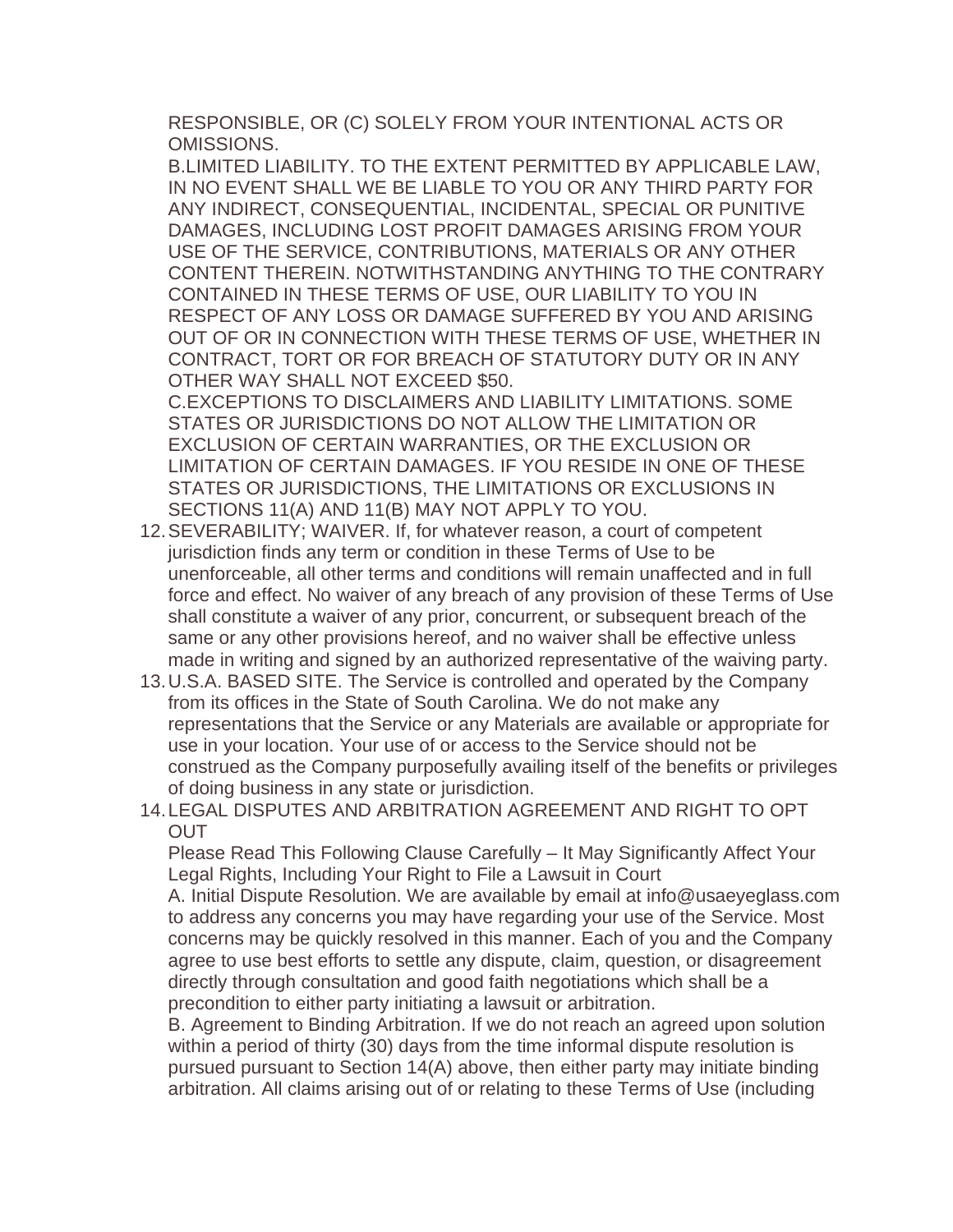their formation, performance and breach), the parties' relationship with each other and/or your use of the Service shall be finally settled by binding individual arbitration administered on a confidential basis by JAMS, in accordance with the JAMS Streamlined Arbitration Rules and Procedures, excluding any rules or procedures governing or permitting class arbitration. Each party will have the right to use legal counsel in connection with arbitration at its own expense. The parties shall select a single neutral arbitrator in accordance with the JAMS Streamlined Arbitration Rules and Procedures. The arbitrator, and not any federal, state or local court or agency, shall have exclusive authority to resolve all disputes arising out of or relating to the interpretation, applicability, enforceability or formation of these Terms of Use, including, but not limited to, any claim that all or any part of these Terms of Use is void or voidable. The arbitrator shall be empowered to grant whatever relief would be available in a court under law or in equity. The arbitrator's award shall be in writing and provide a statement of the essential findings and conclusions, shall be binding on the parties and may be entered as a judgment in any court of competent jurisdiction. The interpretation and enforcement of these Terms of Use shall be subject to the Federal Arbitration Act.

The JAMS rules governing the arbitration may be accessed at https://www.jamsadr.com/adr-rules-procedures. If you initiate arbitration, to the extent the filing fee for the arbitration exceeds Two Hundred and Fifty U.S. Dollars (\$250.00), we will pay the additional cost. If we are required to pay the additional cost of the filing fees, you should submit a request for payment of fees to JAMS along with your form for initiating the arbitration, and we will make arrangements to pay all necessary fees directly to JAMS. We will also be responsible for paying all other arbitration costs arising in connection with the arbitration. You will not be required to pay fees and costs incurred by the Company if you do not prevail in arbitration.

The parties understand that, absent this mandatory provision, they would have the right to sue in court and have a jury trial. They further understand that, in some instances, the costs of arbitration could exceed the costs of litigation and the right to discovery may be more limited in arbitration than in court.

C. Class Action and Class Arbitration Waiver. You and the Company each further agree that any arbitration shall be conducted in your respective individual capacities only and not as a class action or other representative action, and you and the Company each expressly waive your respective right to file a class action or seek relief on a class basis. If any court or arbitrator determines that the class action waiver set forth in this paragraph is void or unenforceable for any reason or that an arbitration can proceed on a class basis, then the arbitration provision set forth above in Section 14(B) shall be deemed null and void in its entirety and the parties shall be deemed to have not agreed to arbitrate disputes.

D. Exception - Small Claims Court Claims. Notwithstanding the parties' agreement to resolve all disputes through arbitration, either party may seek relief in a small claims court for disputes or claims within the scope of that court's jurisdiction.

E. 30 Day Right to Opt Out. You have the right to opt-out and not be bound by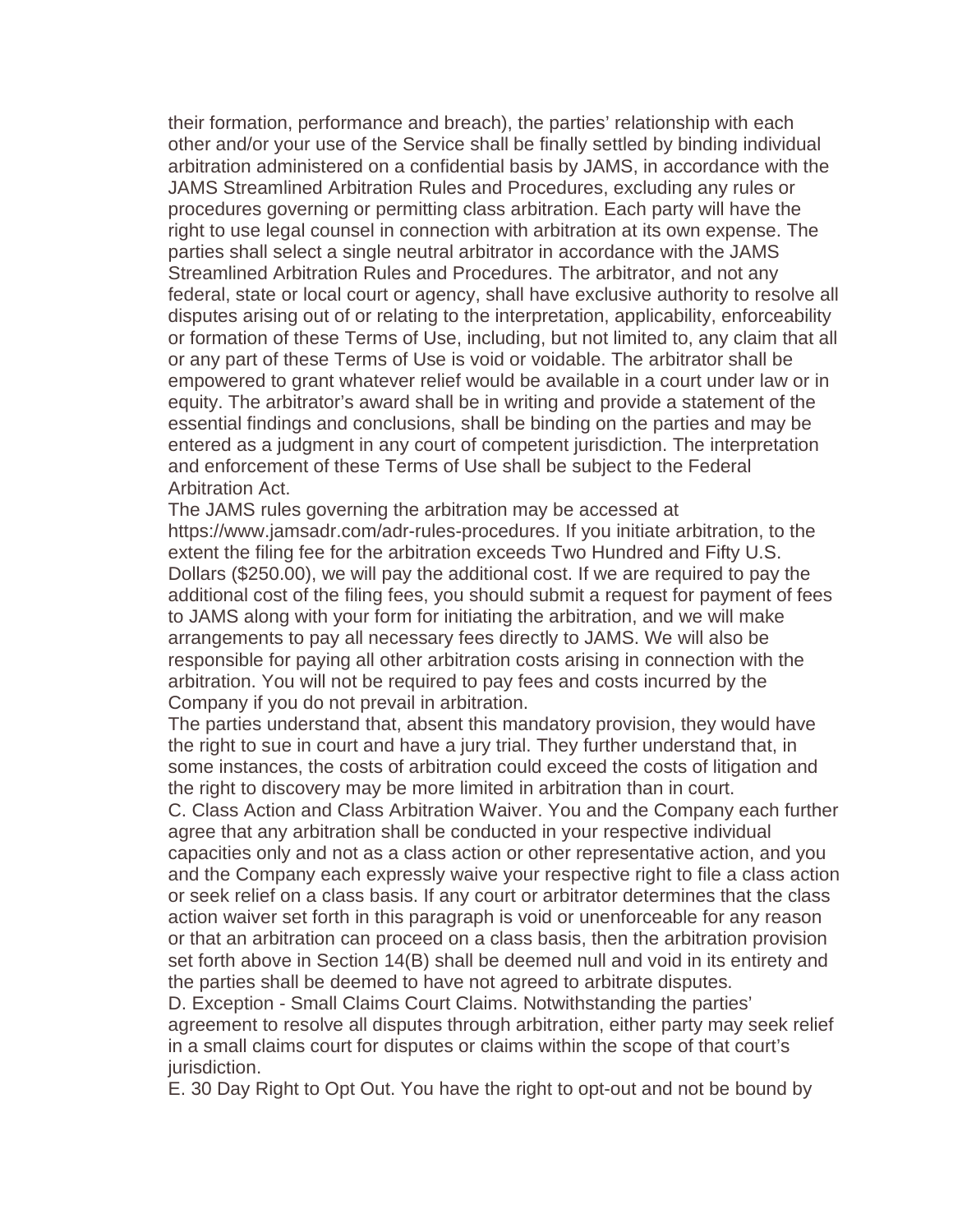the arbitration and class action waiver provisions set forth in Sections 14(B), 14(C), and 14(D) by sending written notice of your decision to opt-out to the following email: info@usaeyeglass.com. The notice must be sent within thirty (30) days of making a purchase through the Service, otherwise you shall be bound to arbitrate disputes in accordance with the terms of those sections. If you opt-out of these arbitration provisions, we also will not be bound by them. F. Exclusive Venue for Litigation. To the extent that the arbitration provisions set forth in Section 14(B) do not apply, the parties agree that any litigation between them shall be filed exclusively in state or federal courts located in Columbia, SC (except for small claims court actions which may be brought in the county where you reside). The parties expressly consent to exclusive jurisdiction in Columbia, South Carolina for any applicable litigation other than small claims court actions.

- 15.NOTICE TO NEW JERSEY USERS. Notwithstanding any terms set forth in these Terms of Use, if any of the provisions set forth in Sections 11 or 14 are held unenforceable, void or inapplicable under New Jersey law, then any such provision shall not apply to you but the rest of these Terms of Use shall remain binding on you and the Company. In addition, for New Jersey residents, the limitation on liability is inapplicable where attorneys' fees, court costs, or other damages are mandated by statute. Notwithstanding any provision in these Terms of Use, nothing in these Terms of Use is intended to, nor shall it be deemed or construed to, limit any rights available to you under the Truth-in-Consumer Contract, Warranty and Notice Act.
- 16.NOTICE TO CALIFORNIA USERS. Under California Civil Code Section 1789.3, users located in California are entitled to the following consumer rights notice: If a user has a question or complaint regarding the Service, please send an email to info@usaeyeglass.com. Users may also contact us by writing to usaeyeglass.com, PO Box 3853, Myrtle Beach, SC 29578. California residents may reach the Complaint Assistance Unit of the Division of Consumer Services of the California Department of Consumer Affairs by mail at 1625 North Market Blvd., Suite N 112, Sacramento, CA 95834, or by telephone at (916) 445-1254 or (800) 952-5210.
- 17.NO MODIFICATIONS BY OUR EMPLOYEES. If any of our employees offers to modify the terms of these Terms of Use, he or she is not acting as an agent for us or speaking on our behalf. You may not rely, and should not act in reliance on, any statement or communication from our employees or anyone else purporting to act on our behalf.
- 18.INDEPENDENT CONTRACTORS. Nothing in these Terms of Use shall be deemed to create an agency, partnership, joint venture, employer-employee or franchisor-franchisee relationship of any kind between us and any user or customer.
- 19.ASSIGNMENT. We may assign our rights under these Terms of Use without your approval.
- 20.CONTACT INFORMATION. If you have any questions about these Terms of Use, or an order you have placed through the Service, please call us at (843) 669-0888, or email us at info@usaeyeglass.com.